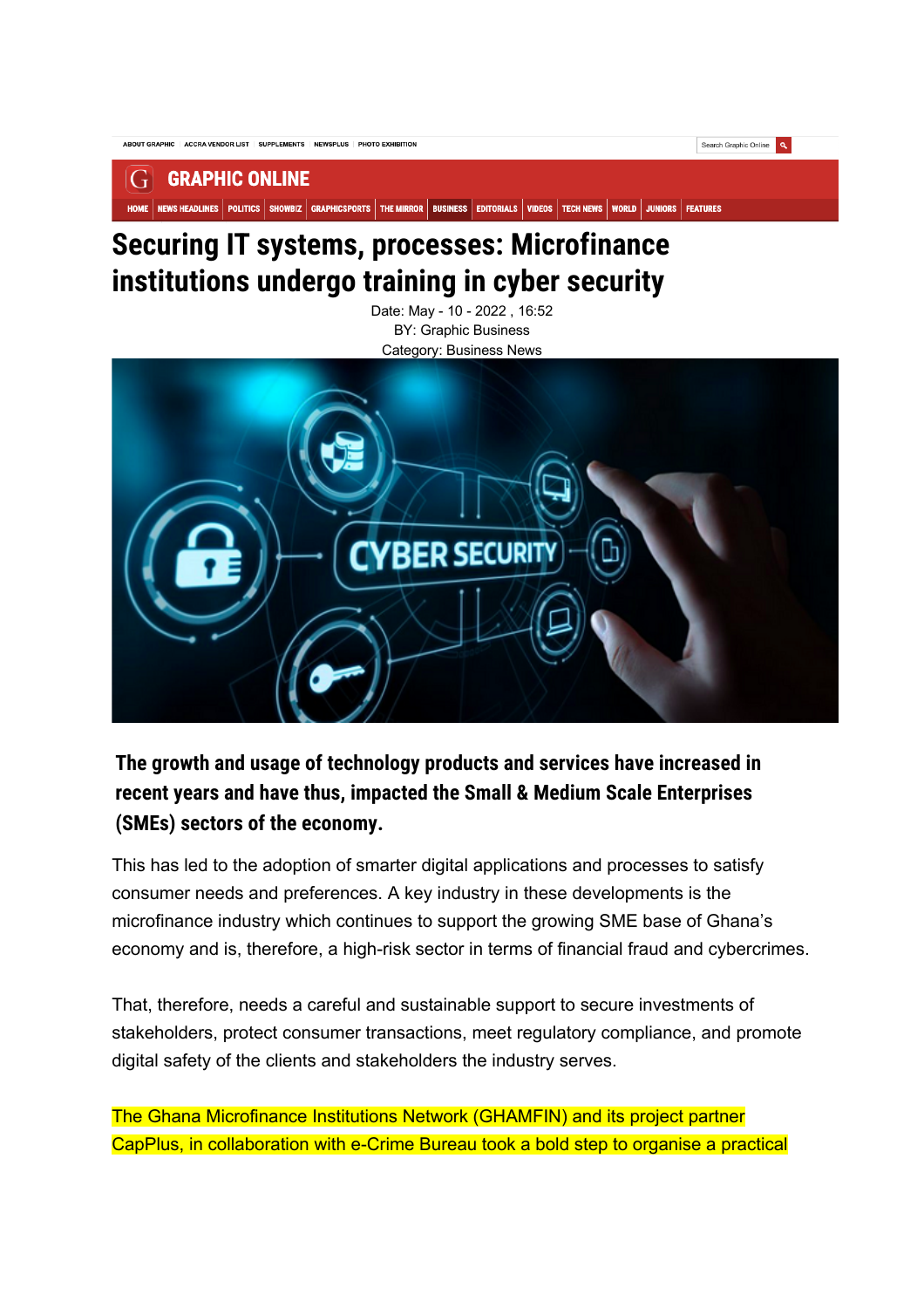# and industry specific Cyber Security Training for members of microfinance institutions in Accra and Takoradi.

Participating were Information Technology (IT) officers from various microfinance institutions in Accra. The training was coordinated by GHAMFIN with technical delivery by a team of cybersecurity consultants from the e-Crime Bureau, Ghana's foremost cyber security and digital forensics firm.

## **Objectives**

The key objectives of the training were; to support IT staff of microfinance institutions to create awareness of existing and emerging information security threats and current cybercrime trends/landscape; create awareness of the impact of user behaviour on the IT infrastructure. Others include equipping IT staff with technical skills that border on third-party technology applications and tools; data protection, information security best practices to secure informational assets, among other things.

#### **Sophistication**

Despite financial institutions investing heavily in strengthening their cybersecurity defences, the cyber criminals are becoming more sophisticated in their attack methods.

They have a thorough understanding of the inner workings of the banking system and are quick to exploit any possible vulnerabilities to launch an attack.

Some financial institutions in Ghana have been exposed to cyber attacks resulting in fraudulent transfer of funds because of existing vulnerabilities within technologies being deployed as well as negative user behaviour.

Industry research has shown that 95 per cent of cyber attacks occur due to a lack of knowledge and regular awareness of employees, including management and even customers of banking products and services.

The increase in usage of electronic platforms has led to a surge in fraud related to digital/electronic products and services and consequently, an increase in losses originating from products such as E-Money and ATM/Card fraud.